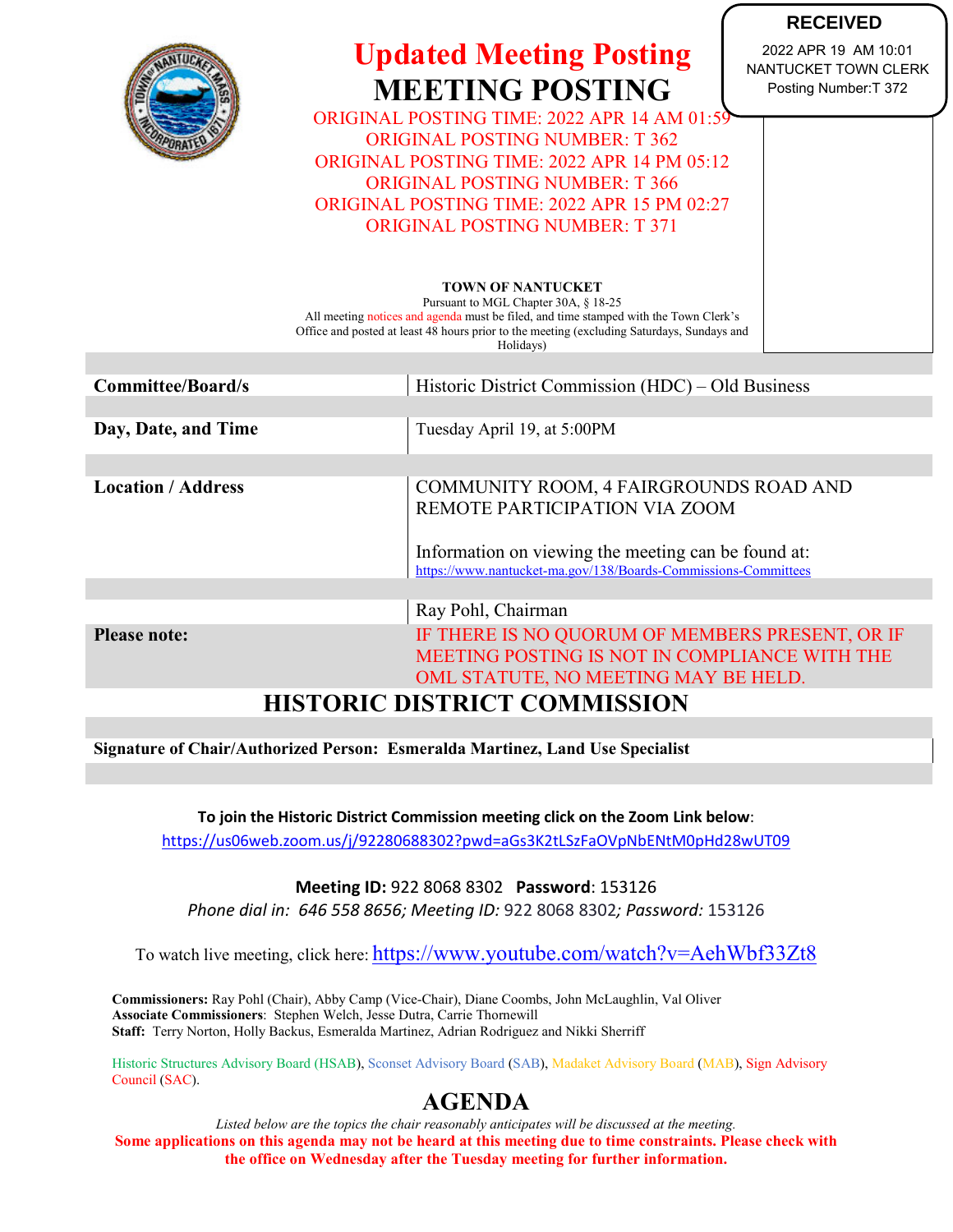| <b>II. CONSENTS</b><br><b>Street Address</b><br><b>Scope of work</b><br>Map/Parcel<br><b>Property owner name</b><br><b>Agent</b><br><b>Richard Prunier</b><br>Our House Nantucket 03-6040<br>5 Wherowhero Ln<br>Roof replacement<br>67/469<br>1.<br><b>Addition for Food Pantry</b><br>13 W. Creek Road<br>Val Oliver<br>2.<br>Thairatana (Lucky's) 03-6054<br>55/165 |                             |
|-----------------------------------------------------------------------------------------------------------------------------------------------------------------------------------------------------------------------------------------------------------------------------------------------------------------------------------------------------------------------|-----------------------------|
|                                                                                                                                                                                                                                                                                                                                                                       |                             |
|                                                                                                                                                                                                                                                                                                                                                                       |                             |
|                                                                                                                                                                                                                                                                                                                                                                       |                             |
| Revisions to Studio<br>3.<br>Maryann Jones 03-6071<br>6 E. Lincoln Ave<br>42.4.1/49.1                                                                                                                                                                                                                                                                                 | <b>Structures Unlimited</b> |
| Steven and Marian Wilson<br>5 Surfside Rd<br>Cottage Add 2 Egress Windows<br>55/253<br><b>LINK</b><br>4.                                                                                                                                                                                                                                                              |                             |
| <b>III. NEW BUSINESS 03/15/22</b>                                                                                                                                                                                                                                                                                                                                     |                             |
| <b>Scope of work</b><br>Map/Parcel<br><b>Street Address</b><br><b>Property owner name</b><br><b>Agent</b>                                                                                                                                                                                                                                                             |                             |
| 3 Beaver St LLC 02-5785<br>3 Beaver St<br>55.1.4/97<br>Polly Waldorf<br>Landscape/Hardscape<br>5.                                                                                                                                                                                                                                                                     |                             |
| <b>IV.OLD BUSINESS 03/22/2022</b>                                                                                                                                                                                                                                                                                                                                     |                             |
| <b>Street Address</b><br><b>Scope of work</b><br>Map/Parcel<br><b>Property owner name</b><br><b>Agent</b>                                                                                                                                                                                                                                                             |                             |
| Olsen Family 12-5425<br>New Dwelling<br>55.4.4/77<br>Val Oliver<br>28 Prospect St.<br>1.                                                                                                                                                                                                                                                                              |                             |
| Commissioners: Camp, McLaughlin, Coombs, Thornewill; Alternates: None; Recused: Oliver.<br>$\bullet$                                                                                                                                                                                                                                                                  |                             |
| <b>V. NEW BUSINESS 03/29/2022</b>                                                                                                                                                                                                                                                                                                                                     |                             |
| Map/Parcel<br><b>Street Address</b><br><b>Scope of work</b><br><b>Property owner name</b><br><b>Agent</b>                                                                                                                                                                                                                                                             |                             |
| Changing Paint Color<br>42.3.2/40<br>Soren Sorensen 03-5929<br>51 Fair St<br>Soren Sorensen<br>1.                                                                                                                                                                                                                                                                     |                             |
| Demo or Move Off<br>44/23.4<br>Maury and Associates 03-5933<br>Valorie Oliver<br>2.<br>81 Polpis Rd                                                                                                                                                                                                                                                                   |                             |
| Maury and Associates 03-5932<br>New Dwelling<br>44/23.4<br>Valorie Oliver<br>81 Polpis Rd<br>3.                                                                                                                                                                                                                                                                       |                             |
| Change Roof Shin. (3-Tab to Arc-4)<br>42.3.4/117<br>28 Liberty St<br>T and T Roofing<br>Maffeo Vincent A Trust 03-5925<br>4.                                                                                                                                                                                                                                          |                             |
| 9 Gingy Ln<br>New Dwelling<br>41/851<br>Joseph Minella<br>Sandcastle Const.<br>5.                                                                                                                                                                                                                                                                                     |                             |
| Joseph Minella<br>9 Gingy Ln<br>New Pool and Hardscape<br>41/851<br>Sandcastle Const.<br>6.                                                                                                                                                                                                                                                                           |                             |
| Joseph Minella<br>9 Gingy Ln<br>New Garage/ Studio<br>41/851<br>Sandcastle Const.<br>7.                                                                                                                                                                                                                                                                               |                             |
| New 2 <sup>nd</sup> Dwelling<br>8.<br>Joseph Minella<br>9 Gingy Ln<br>41/851<br>Sandcastle Const.                                                                                                                                                                                                                                                                     |                             |
| Tanya Peterson 03-5980<br>6 King St (Sconset)<br>73.1.3/86<br>9.<br>New Patio<br><b>Atlantic Landscaping</b>                                                                                                                                                                                                                                                          |                             |
| 10. Steven Cohen Trust 03-6013<br>12 Codfish Park Rd<br><b>Fenestration Changes</b><br>73.2.4/9<br>Shelter <sub>7</sub>                                                                                                                                                                                                                                               |                             |
| Move off or demo dwelling<br>11. Nt Land Bank<br>321 Polpis Rd.<br>25/8<br>John Kuszpa                                                                                                                                                                                                                                                                                |                             |
| Demo/Addition/Fenes. Change<br>Emeritus<br>12. HMSW LLC 03-6007<br>25 Sankaty Head<br>48/3                                                                                                                                                                                                                                                                            |                             |
| 6 Old Westmoor Farm<br>Add Cupola and Siding<br>41/82.1<br>Emeritus<br>13. 6 Old Westmoor Farm LLC 03-6024                                                                                                                                                                                                                                                            |                             |
| New Dwelling & Front Porch<br>67/303<br>14. Jennifer Fraizer 03-6025<br>Maple Ln (Lot 9)<br>Emeritus                                                                                                                                                                                                                                                                  |                             |
| Emeritus<br>15. OHOM LLC 03-6026<br>28 Main St (Sconset)<br>Gate<br>73.3.1/47                                                                                                                                                                                                                                                                                         |                             |
| Fenestration/Hostel<br>87/94<br>Emeritus<br>16. 31 Western Ave LLC 03-5991<br>31 Western Ave                                                                                                                                                                                                                                                                          |                             |
| Cabin<br>87/94<br>Emeritus<br>17. 31 Western Ave LLC 03-6006<br>31 Western Ave                                                                                                                                                                                                                                                                                        |                             |
| Dorm and Stairs<br>87/94<br>Emeritus<br>18. 31 Western Ave LLC 03-5988<br>31 Western Ave                                                                                                                                                                                                                                                                              |                             |
| 19. Bartlett Farm LLC 03-5970<br>19 Bartlett Farm Rd<br>Move from 19 Golfview<br>65/16.1<br><b>SMR</b>                                                                                                                                                                                                                                                                |                             |
| Move off to BFR (19)<br><b>SMR</b><br>20. Bartlett Farm LLC 03-5971<br>22 Bartlett Farm Rd<br>65/76.1                                                                                                                                                                                                                                                                 |                             |
| Move on from BFR (22)<br><b>SMR</b><br>21. Bartlett Farm LLC 03-5972<br>19 Bartlett Farm Rd<br>65/16.1                                                                                                                                                                                                                                                                |                             |
| Add A.C Conditioning<br>55.4.1/211<br>Philip Cox<br>22. Boyers Way LLC 03-6020<br>1 Boyers Alley Way                                                                                                                                                                                                                                                                  |                             |
| <b>VI. OLD BUSINESS 04/05/2022</b>                                                                                                                                                                                                                                                                                                                                    |                             |
| <b>Street Address</b><br><b>Map/Parcel</b><br><b>Property owner name</b><br><b>Scope of work</b><br><b>Agent</b>                                                                                                                                                                                                                                                      |                             |
| Jeffrey Greenberg 10-4940<br>42.3.3/200<br>30A Orange St.<br>Garage Reno<br>1.<br>Emeritus                                                                                                                                                                                                                                                                            |                             |
| Commissioners: Pohl, Coombs, Oliver, Welch, Thornewill; Alternates: Dutra; Recused: None                                                                                                                                                                                                                                                                              |                             |
| Elizabeth Powell 12-5445<br>71 Cliff rd.<br>30/160<br>2.<br>Hardscape<br><b>Atlantic Landscaping</b>                                                                                                                                                                                                                                                                  |                             |
| Commissioners: Camp, McLaughlin, Coombs, Oliver, Welch; Alternates: None; Recused: None                                                                                                                                                                                                                                                                               |                             |
| Family Ties Ack LLC, 11-5159<br>11 Alliance Lane<br>New Dwelling<br>Studio Ppark<br>3.<br>39/24.1                                                                                                                                                                                                                                                                     |                             |
| Commissioners: Pohl, Camp, Coombs, Welch; Alternates: None; Recused: None.                                                                                                                                                                                                                                                                                            |                             |
| Taco Taco 1 LLC 01-5567<br>22 Bartlett Farm Rd.<br>New Dwelling<br>65/76.1<br><b>BPC</b><br>4.                                                                                                                                                                                                                                                                        |                             |
| Commissioners: Pohl, Camp, McLaughlin, Coombs, Thornewill; Alternates: None; Recused: None.                                                                                                                                                                                                                                                                           |                             |
| Ocean Dojo LLC 01-5569<br>New Dwelling<br><b>BPC</b><br>20 Bartlett Farm Rd.<br>65/76<br>5.                                                                                                                                                                                                                                                                           |                             |
| Commissioners: Pohl, Camp, McLaughlin, Coombs, Thornewill; Alternates: None; Recused: None.                                                                                                                                                                                                                                                                           |                             |
| Brett Fodiman 10-4968<br>27 Cato Lane<br>Guest House dwelling<br><b>CWA</b><br>55/118<br>6.                                                                                                                                                                                                                                                                           |                             |
| Commissioners: Coombs, McLaughlin, Oliver, Thornewill; Alternates: None; Recused: None.                                                                                                                                                                                                                                                                               |                             |
| 450 Green Park LLC 11-5272<br>2 Stone Alley<br>Adtn, Alterations & foundation<br>Emeritus<br>42.3.1/103<br>7.                                                                                                                                                                                                                                                         |                             |
| Commissioners: Pohl, Camp, Coombs, Oliver, Welch; Alternates: None; Recused: None.                                                                                                                                                                                                                                                                                    |                             |
| Zero India LLC 01-5514<br>1 Cambridge St.<br>Reduce footprint & chng roof<br>42.3.1/130.2<br>Emeritus<br>8.                                                                                                                                                                                                                                                           |                             |
| Commissioners: Pohl, Camp, Coombs, Oliver, Thornewill; Alternates: None; Recused: None.                                                                                                                                                                                                                                                                               |                             |
| Arline Bartlett 12-5454<br>21 Pleasant St.<br>9.<br>Windows, doors, addition<br><b>LINK</b><br>55.4.1/1                                                                                                                                                                                                                                                               |                             |
| Commissioners: Camp, McLaughlin, Coombs, Oliver, Welch; Alternates: Thornewill; Recused: None.                                                                                                                                                                                                                                                                        |                             |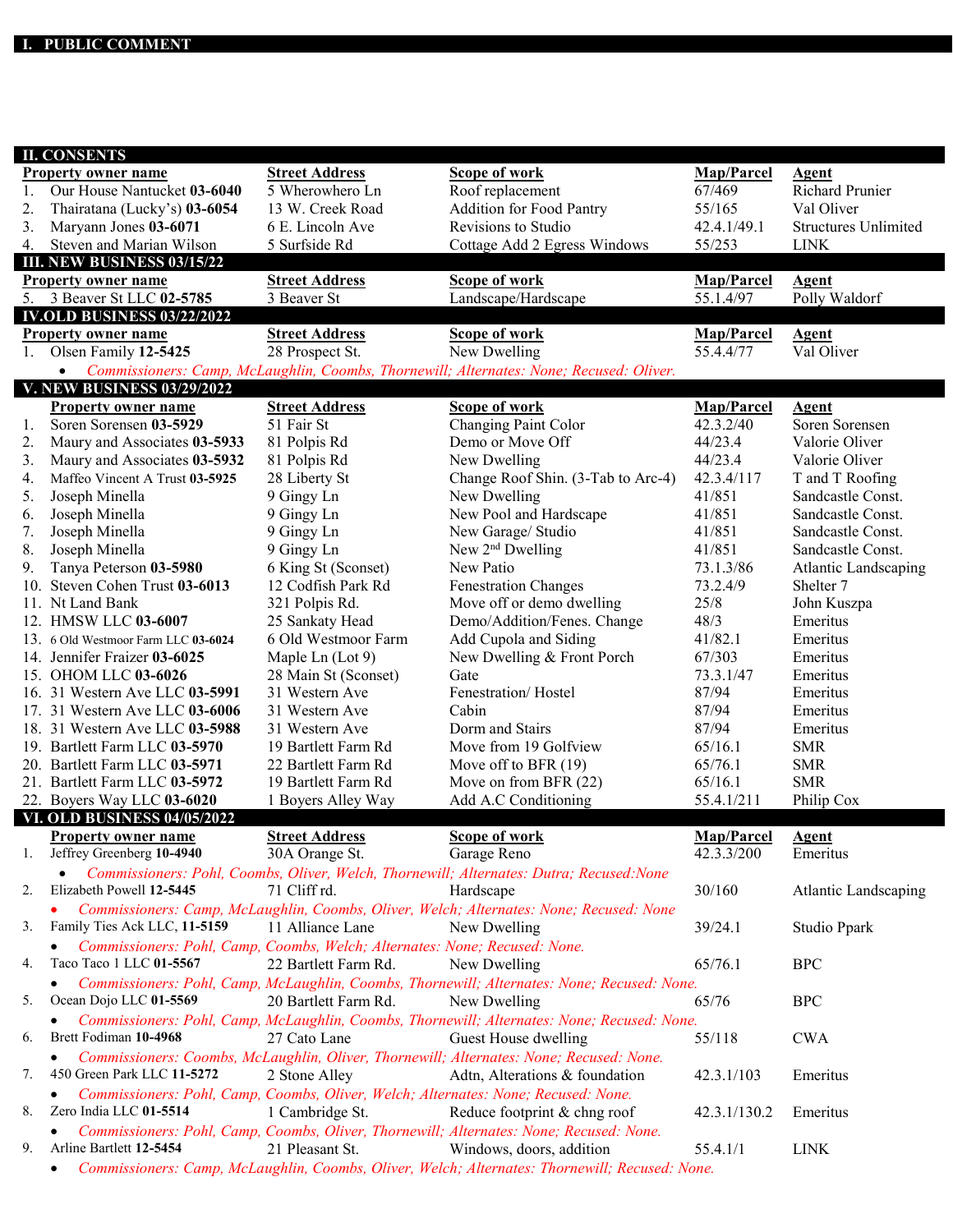### **IX. NEW BUSINESS 04/12/2022 Property owner name Street Address Scope of work Map/Parcel Agent** 1. Eric Gersten **03-6027** 25 India St<br>
2. Ack 11 Pleasant LLC **03-6028** 11 Pleasant St<br>
2. Ack 11 Pleasant LLC **03-6028** 11 Pleasant St<br>
2. Ack 11 Pleasant LLC **03-6028** 11 Pleasant St 2. Ack 11 Pleasant LLC 03-6028 11 Pleasant St Revisions to dwelling 3. Joan Bonting 3 Pine Tree St Pool and Hardscape 68/228 Linda Williams 4. Hayden Hurley **03-6048** 11 Hulbert Ave Turn Stairs on House 29.2.3/2 Val Oliver 5. Marcus Mignone **03-6045** 10 Angola St Color and Window Changes 55/4.4/79 Val Oliver 6. Shooting Star Invest. **03-6044** 54 Starbuck Rd Red Cedar to Arch Shingle Change 593/55 T & T Roofing 7. Nantucket G & S LLC 03-6043 81 Vestal St<br>
8. Steven Busch 03-6057 8 Grand Ave Demo Chimney 23.3.1/118 Zoran N 8. Steven Busch **03-6057** 8 Grand Ave Demo Chimney 73.3.1/118 Zoran Milovski 9. Captains Quarters LLC **03-6055** 5 The Captains Ln New Shed 30/273 Structures Unlimited 10. God Bless Dad LLC 03-6059 76 Baxter Rd<br>
11. Jeffrey & Patricia Haines 04-6152 23 Stone Post Way New Garage/ Studio 73.3.2/71 Topham Design 11. Jeffrey & Patricia Haines **04-6152** 23 Stone Post Way New Garage/ Studio 73.3.2/71 Topham Design 12. Marc Knight **03-6046** 60 Nobadeer Ave Roof walk 88/10 Permit Plus 13. Mariocha Krishnamurti **03-6011** 17 Milk St Front Door Color Change 42.3.3/86.1 Mariocha Krishnamurti 14. John Strachan **03-6042** 45 Pleasant St 3 Tab to Arch Shingles 55.4.1/152 T & T Roofing 15. 6 Clara Drive LLC **03-6038** 6 Clara Dr. Fencing and Driveway 66/283 Elaine Johnson 16. Daniel & Susan Balling **03-5973** 66 Fairgrounds Rd Driveway/ Apron 67/491 Daniel and Susan B. 17. Cliff Lane 81LLC **03-6060** 81 Cliff Rd White Picket Fence 30/165 Garden Group 18. Eileen Harkness **03-6064** 5 Gardner Perry Ln Add Porch, Skylight, Remove Shutt. 55/32.1 Thornewill Design 19. James Chapman 03-6050 10 Angola St Driveway/ Apron 55.4.4/79 Viktoriya Keltz<br>20. Greg Glowacki 03-6068 11 Millers Ln (Lot A) New Dwelling 66/124 Val Oliver 20. Greg Glowacki **03-6068** 11 Millers Ln (Lot A) New Dwelling 66/124 21. Nick and Kacie Pappas **03-6067** 7 Beaver St Alterations/ Additions 55.1.4/82 Val Oliver 22. Alex Woodley **03-6065** 1 Newtown Ct New Dwelling 55/210.1 Val Oliver 23. Alex Woodley 03-6066 1 Newtown Ct New Garage Apartment 55/210.1 24. Helen Dubois 03-6070 5 Stone Post New Pool/Spa/Fencing 14/80 KM Designs 25. Farrell Francis **04-6074** 4 Westmoor Ln<br>
26. Greg & Mary Ferguson **04-6076** 50 Hulbert Ave New Garage/Studio (renew COA w/modifications) 29/62 Normand Residential 26. Greg & Mary Ferguson 04-6076 50 Hulbert Ave New Garage/Studio (renew COA w/ modifications) 29/62 Normand Residential 27. Taylor Hughes **04-6083** 20 Newtown Rd Addition 55/72 Val Oliver 28. Richard Wolfe **04-6075** 68 Washington St Replace 2 Windows w/ French Door 42.2.3/15 Christopher Wolfe 29. Tucker Haddon **04-6084** 21 Milk St Window Revision 42.3.3/87 Twig Perkins 29. Tucker Haddon 04-6084 30. Wendy Perkins **04-6086** 11 Stone Barn Way Roof replacement to 3-tab 29/907 Stegra Corp 31. Caroline Baltzer 04-6100 66 Hulbert Ave **Driveway/ Apron** 29/55 Edward Coffin<br>32. Robert Graves 04-6094 23 Appleton Rd Change Driveway to Concrete 66/399 Sanne Payne 23 Appleton Rd Change Driveway to Concrete 33. Elin Hildebrand **04-6117** 60 Crooked Ln Alterations 41/198 Emeritus 34. 88 Pocomo LLC 04-6092 88 Pocomo Rd<br>35. Jerry Miller 04-6093 63 Boulevarde New Garage 15/42 Emeritus 2012 35. Jerry Miller **04-6093** 63 Boulevarde New Garage 36. 2 Chestnut LLC **04-6091** 2 Chestnut St Color Change 42.3.1/69 Emeritus 37. Housing Nantucket **04-6101** 31 Fairgrounds Rd Solar and Carport 67/149 Jardins Intl.<br>38. Candlewick Corner Vtt Ack LLC 04- 120 Old South Rd New Commercial Bld 68/969 CWA 38. Candlewick Corner Vtt Ack LLC **04- 6106** New Commercial Bld 68/969 CWA 39. Candlewick Corner Vtt Ack LLC **04- 6105** 122 Old South Rd New Commercial Bld 68/969.1 CWA 40. Candlewick Corner Vtt Ack LLC **04- 6104** 124 Old South Rd New Commercial Bld 68/969.2 CWA 41. 55 Eel Point Holdings LLC **04-6096** 55 Eel Point Rd New Garage Apartment 32/47 Botticelli + Pohl 42. Stark Point LLC **04-6109** 16 Easton St Move Off/ Demo MH 42.1.4/11 Botticelli + Pohl 43. Stark Point LLC **04-6110** 16 Easton St Move Off/Demo Garage 42.1.4/11 Botticelli + Pohl 44. Stark Point LLC **04-6118** 16 Easton St New Dwelling 42.1.4/11 Botticelli + Pohl 45. Stark Point LLC **04-6120** 16 Easton St New Garage 42.1.4/11 Botticelli + Pohl 46. Stark Point LLC **04-6119** 16 Easton St New Cottage 42.1.4/11 Botticelli + Pohl 47. Stark Point LLC **04-6121** 16 Easton St New Gym 42.1.4/11 Botticelli + Pohl 48. Island Living LLC **04-6113** 2B Longwood Dr. New Main House 71/13.4 JB Studio 49. Island Living LLC **04-6111** 2B Longwood Dr. New Guest House 71/13.4 JB Studio 50. Island Living LLC **04-6112** 2B Longwood Dr. New Pool 71/13.4 JB Studio 51. Steven and Marian Wilson 5 Surfside Rd Addition Plus Lift 55/253 LINK 52. Nantucket Lifesaving Museum 158 Polpis Rd Window Replacement 27/28 LINK 53. Jean Moran **01-5621** 4 Washington Ave New Pool 60.2.4/65 Jon Paul Couture 54. Jean Moran **01-5620** 4 Washington Ave Window Well 60.2.4/65 Jon Paul Couture 55. Jean Moran **01-5199** 4 Washington Ave New Garage 60.2.4/65 Jon Paul Couture 56. Nantucket Shire LLC 30 Dukes Rd New Dwelling 56/189 Linda Williams 57. Nantucket Shire LLC 30 Dukes Rd Move Shed and Addition 56/189 Linda Williams 58. N.T. Historical Assoc. 02-5779 7 Fair St Replace Windows 42.3.1/50 Linda Williams **X. OLD BUSINESS 04/19/2022 Property owner name Street Address Scope of work Map/Parcel Agent**